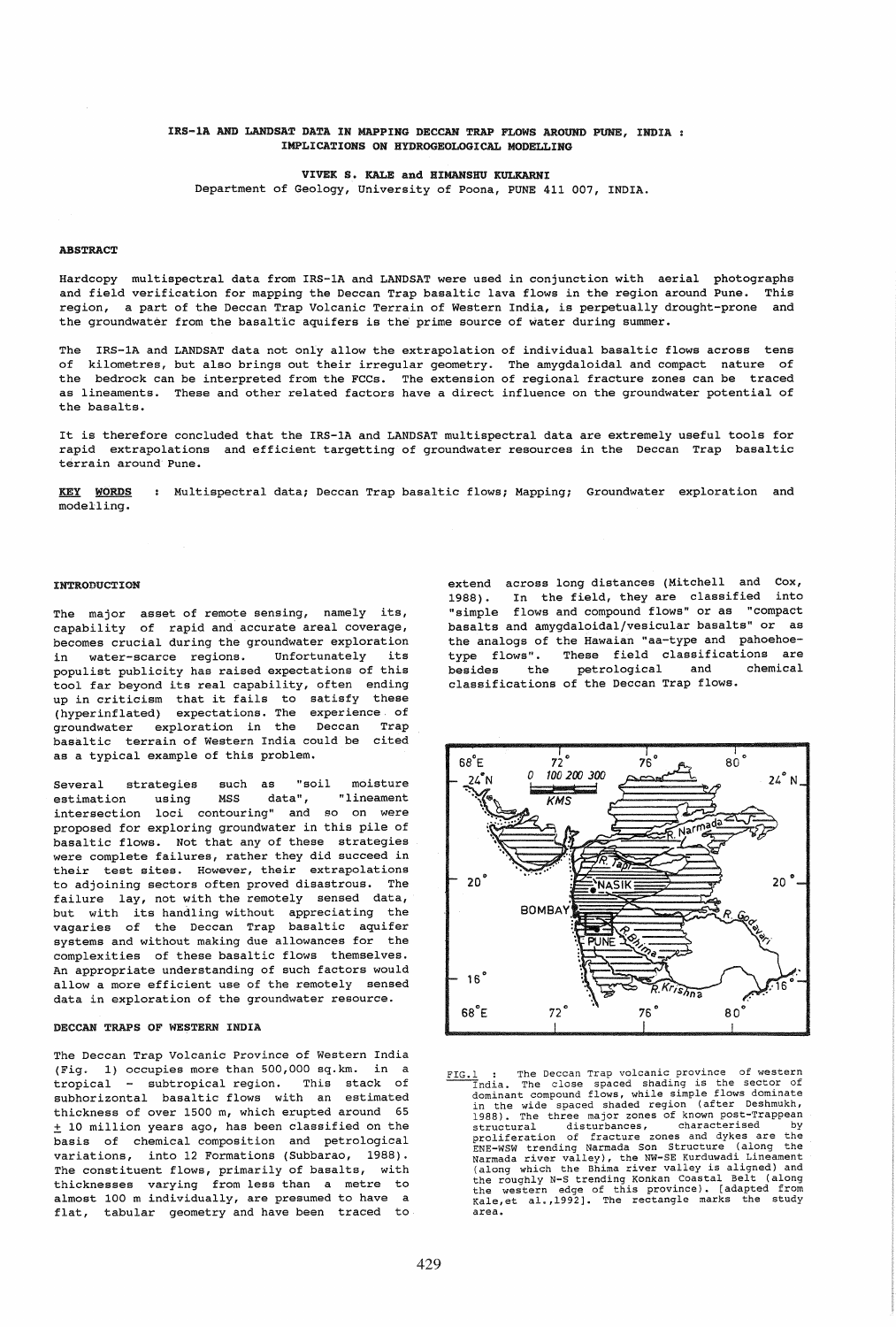## A DECCAN TRAP FLOW

In any independent flow of the Deccan Volcanic Province, normally three subunits can be discerned (Fig. 2), namely Trap

- a) Pipe amygdaloidal base : Characterised by tubular amygdales with irregular vesicles, often glassy in composition, and transected by weak, subhorizontal sheet joints at times. The tubular amygdales often coalesce giving an 'inverted-Y' geometry.
- b) Compact middle part : generally free of<br>vesicles, amvodales and sheetioints. If vesicles, amygdales and sheetjoints.<br>present, columnar subvertical joints columnar subvertical joints or fracture zones cut across this sector.
- c) Sheet jointed, amygdaloidal top : Characterised by spheroidal amygdales and unfilled vesicles, upward enrichment in pyroclastic material and a network of subhorizontal sheetjoints; and capped by either a scoriaceous / pyroclastic layer or by ropy, chilled surfaces.

The boundaries between these three sectors of a flow are always gradational. Their relative thicknesses vary from flow to flow. Some flows are devoid of the hard compact middle sector, so that the pipe amygdaloidal base appears to grade upward directly into the spheroid amygdale bearing, sheetjointed top. Such flows are recognised as (purely) amygdaloidal flows. In others, the amygdale/vesicle-bearing base and top may be insignificantly small (or even almost absent) in comparison to the compact sector,

leading to their recognition as compact or massive flows. All variations between these two extremes exist in the Deccan Volcanic Province.

Successive flows may rest directly upon one another. Some are separated by fine grained, tuffaceous or scoriaceous or pyroclastic material having reddish or greenish brown colour. Such interflow horizons (previously termed loosely as red boles and green boles, depending upon their colour) are normally traversed by close spaced sheet joints, making them very friable.

### WEATHERING AND EROSION OF DECCAN TRAPS

The hot subtropical climate with seasonal rains has accentuated the chemical degradation of these basalts yielding lateritic and black-cotton soil<br>profiles, within the framework of the within the framework of the subhorizontal disposition of the flows and the joint-fracture systems transecting them. In this<br>terrain which was tectonically uplifted tectonically (Radhakrishna, 1991), swift and deep erosion along the jointed segments of the flows (with a network of subhorizontal sheetjoints and subvertical fracture zones) and along the dykes, alternates with the more resistant blocks of compact basalts. This has yielded a typical step-like topographic profile ("trappa"-ean [Swedish] ) in the Deccan plateau (Fig. 3) flanked on the west by the Western Ghats Escarpment and further westward, by the Konkan Coastal Plains (Subramanyan, 1981; Kale and Rajguru, 1988). On a smaller scale, spheroidal weathering is common.



Schematic vertical section of a typical Deccan Trap basalt flow. The interflow horizons (wherever present) separate successive flows. The subdivisions of the flow described on the left of this sketch are based on petrologi  $FIG. 2:$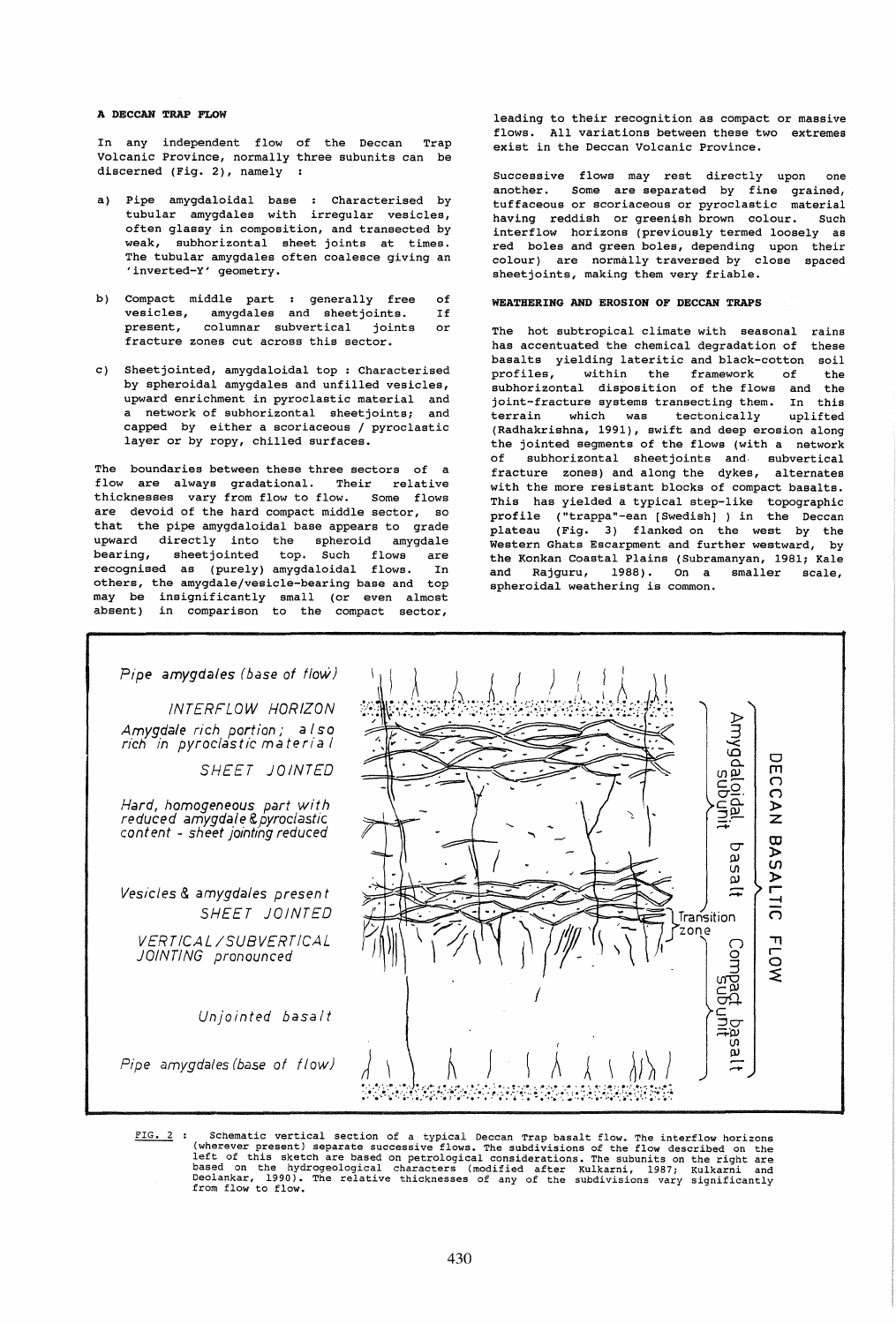

FIG.3 : Schematic sequence of the geomorphic evolution<br>
of a Deccan Trap flow pile (modified after Peshwa and Kale, 1988). Note the uneven and irregular<br>nature of individual flows. Arrows in the middle<br>profile represent the movement of water through<br>these flows, and are depicted proportional to the<br>transmissivity of the basalt

The area covered in this study displays this geomorphic setup ideally. steep, stepped-sided, flat topped hill ranges flank wide, shallow river valleys, with occasional, narrow ridges and valleys which are controlled by fracture zones or dykes (Peshwa and Mulay, 1983; Peshwa and Kale, 1988). The topsoil cover on the planation<br>surfaces, as well as the river alluvium is generally very thin, and is laterally restricted in extent.

# JOINTS IN DECCAN TRAPS

Subhorizontal and horizontal sheetjoints are ubiquitous in the Deccan Trap lava flows. They are normally restricted to the amygdaloidal (top and base) sectors of the flow and to the interflow horizons.

Vertical and inclined cooling joints are not prolific in these flows. They are restricted to individual flows only, and generally are unevenly spaced. Polygonal columnar joints are rare, and are observed in exceptional flows (where they have subvertical disposition) and in the intrusive dykes (where they develop perpendicular to the walls).

Regional tectonic fractures and fracture zones cutting across the Deccan Trap flows have discrete distribution in space and orientation and are manifested as closespaced joints, traversing through the flows in the pile. They are normally traceable across several kms, and can be discerned on the aerospace imageries as discrete lineaments (Powar, 1981; Peshwa and Mulay, 1983; Peshwa et aI, 1987).

Inherently, the basaltic flows are impervious to water. It is this network of joints and fractures which provides the channels for deep seepage of the water from the surface.

## HYDROGEOLOGY OF DECCAN TRAPS

The Konkan Coastal Plains and the region along the crest of the Western Ghats receives heavy monsoon rainfall (around 4000 mm/year) between June and<br>December. The region east of the crest, on the The region east of the crest, on the<br>eau, falls in the rainshadow zone, and Deccan plateau, falls in the rainshadow zone, the annual precipitation is only about 500-800 mm/year, restricted to the monsoon season. The rugged topography along the Ghats induces rapid and high runoff and very small infiltration of the rain water. The result is that, the region around Pune suffers acute shortage of water during the dry season, peaking during the hot summer months of April and May, notwithstanding the many small<br>and large artificial reservoirs. The only large artificial reservoirs. available water is from the subsurface. Aquifers in the topsoil and the colluvial/alluvial deposits have limited potential and tend to run dry during the summer months. They also have restricted spatial distribution. consequently the bedrock groundwater system in the basaltic flows remains<br>the only sustained source in this region only sustained source in this region (Deolankar, 1980).

The inherent igneous nature of the basalts ideally have very limited porespaces and therefore would be expected to have low permeability, transmissivity and storativity. Typical unjointed compact basalts do act as almost perfect aquicludes. However, the presence of vesicles and amygdales, cooling and sheetjoints and the fracture systems transecting these basaltic flows increase the effective porosity; and enhance their potential as aquifers. Table 1 gives the measured transmissivity and permeability of different sectors of a single basaltic flow from the Pabal area (after Kulkarni, 1987), demonstrating the magnitude of these enhancements.

### TABLE 1

| (T) AND PERMEABILITY<br><b>TRANSMISSIVITY</b><br>(k)<br>OF<br><b>CONSTITUENT</b><br>SEGMENTS OF A BASALT<br>THE<br><b>FLOW</b><br>FROM PABAL |                     |       |
|----------------------------------------------------------------------------------------------------------------------------------------------|---------------------|-------|
| SUBUNIT/SEGMENT TYPE                                                                                                                         | $T m^2/day$ k m/day |       |
| Homogeneous, unjointed<br>1)<br>compact basalt                                                                                               | 6.00                | 0.04  |
| Unjointed<br>2١.<br>amyqdaloidal basalt                                                                                                      | 12.89               | 0.19  |
| 3) Compact basalt along<br>a fracture zone                                                                                                   | 15.00               | 1.00  |
| 4) Sheetjointed<br>amyqdaloidal basalt                                                                                                       | 79.64               | 15.17 |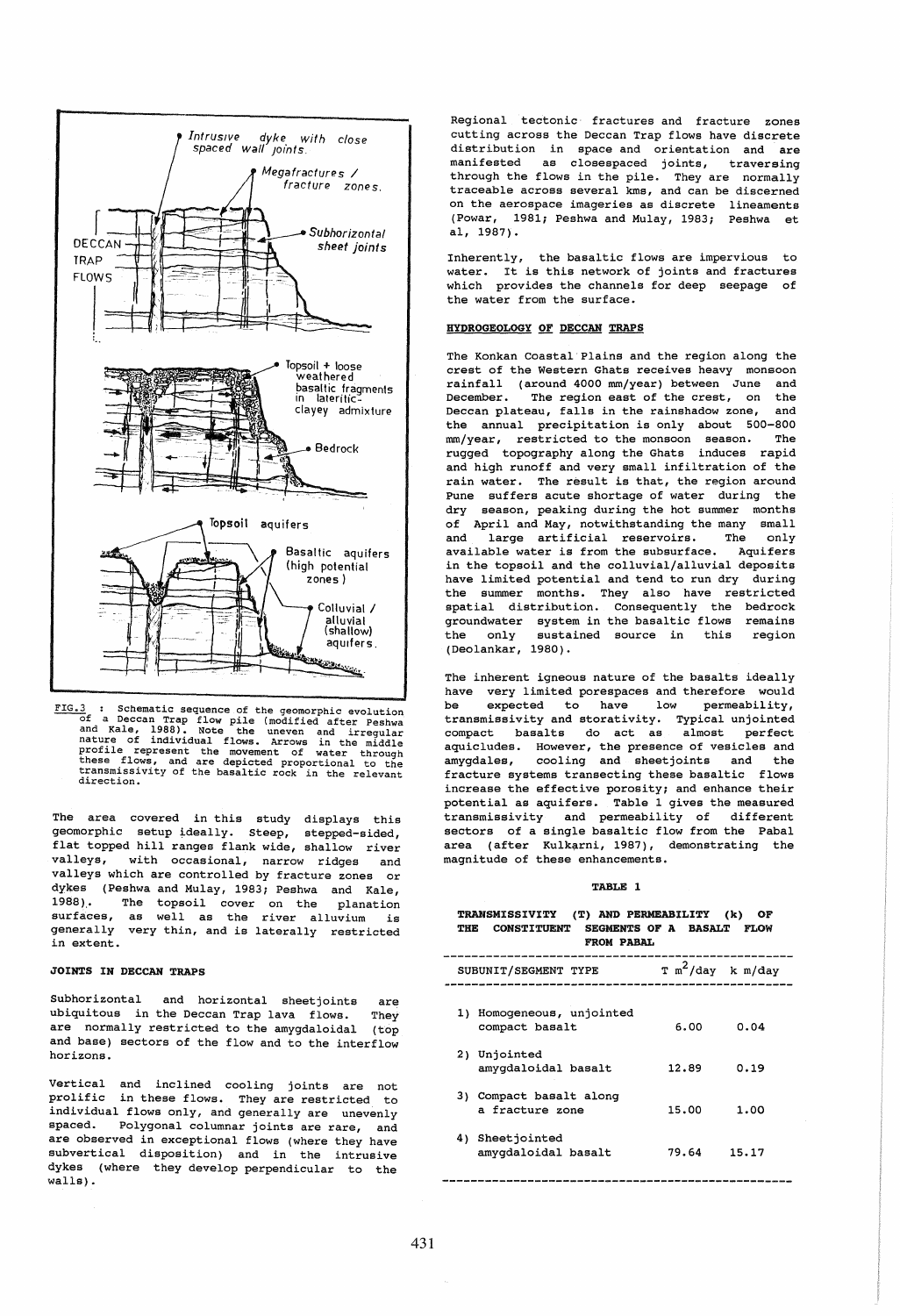These are only representative values, which prima facie show that the sheetjointed amygdaloidal basaltic rock would be the choicest candidate as an aquifer, in the Deccan Trap terrain. Its potential would obviously be enhanced, if it were to be cut by a fracture zone. This would suggest a relatively simple picture for the exploration strategy in this terrain. As depicted in Fig. 2, any basaltic flow has an amygdaloidal, sheet jointed top, underlain by the comparatively<br>impervious compact sector. Thus, assuring a impervious compact sector. tabular, horizontal geometry of these flows would apparently allow easy mapping of the potential zones, by following the topographic contours; as was done by Kulkarni (1987) in Fig. 4. However, in reality, the Deccan Trap basaltic flows have a much more uneven and complex geometry. (See Fig. 3). The flows have uneven thicknesses, undulating tops and bases, and they tend to pinchout or swell laterally (Deshmukh, 1988; Kale et al, 1992). Variations in the joint/fracture patterns are<br>pronounced even across short distances. These pronounced even across short distances. characters are the primary features responsible for the hydrogeological heterogeneities in the Deccan Traps, and contribute to the hinderances in the exploration of groundwater in this region.

### REMOTE SENSING

The Indian Remote Sensing Satellite (IRS-1A) collects data in four spectral bands, with two parallel systems; LISS-1 and LISS-2 having nominal resolutions of 72 m and 36 m respectively. LANDSAT TM data, with an IFOV of 30 m is available in 7 bands, besides the 4 band MSS data having a nominal resolution of 70 m. The aim in this study was to evaluate the efficacy of these data for mapping the Deccan Trap flows in the region around Pune. False colour composites of the TM bands 1 (450-520 nm), 2 (520-600 nm) and 4 (760-900 nm) and the LISS-2 bands 2 (520-590 nm), 3 (620-680 nm) and 4 (770-860 nm) proved to be the most effective in mapping the flows and their regional extrapolations in this study.

Amygdaloidal basalt supports a gentler slope with thicker soil cover than the compact variety, which<br>is largely responsible for the step -like is largely responsible for the step topography of the'Deccan Traps. Therefore, the response level from the relatively flatter amygdaloidal sector of the flow yields higher grey level values, particularly in the visible wavelengths. However, these flat sectors support dry grass and shrub type vegetation; in response to the lack of water, which has a greater tendency of downward seepage from the flat surface. On the other hand, inspite of the thinner soil cover and steeper slopes, denser, chlorophyll-rich vegetal cover is supported by the compact sectors of the flow or it displays barren, barerock escarpments. Wherever the green vegetation is supported, the response levels in the near-infrared bands of these compact basalt subunits is higher than that of the amygdaloidal subunits.

Therefore, in the FCCs of LISS (234/BGR) as well as TM (124/BGR), the compact basalt subunits display a distinct reddish hue, overriding the other shades. The steeper slopes also tend to appear darker. Given the alternation of amygdaloidal and compact basalt subunits (of successive flows) in a pile of the Deccan Traps, almost concentric alternations of the reddish compact basalts and the greyish blue-green hue of the amygdaloidal basalts are observed in the FCCs. This allows easy and accurate mapping of the flow FIG.4 : Basaltic flow map of the lower Vel river basin Interior many of the Ibert Theorem and Conditional Conditional Conditional Conditional Conditional Compact basalt subunits of the five flows  $A - E$ .<br>This flow map is constructed on the basis of the five flows  $A - E$ .<br>This fl



units from these FCCs, even by visual interpretation of the hardcopy. For limitations of space, we give here two examples of the flow maps so traced, one of the Lonavala area (around 40 km west of Pune) and the Rajgurunagar - Pabal area (about 30 km north of Pune), as Figs. 5A and 5B respectively. These have been prepared by tracing directly from the Fces on an approximate scale of 1:100,000.

Most of the fracture zones and dykes appear as lineaments, of which only the most prominent ones are depicted in Fig. 5, to avoid cluttering. It<br>is essential to recognise boyougy that the is essential to recognise however that the<br>fracture zones themselves do not wield zones themselves do not yield groundwater, but rather are the subsurface channels, transmitting the infiltrated water to deeper buried flows (see Deolankar et aI, 1980).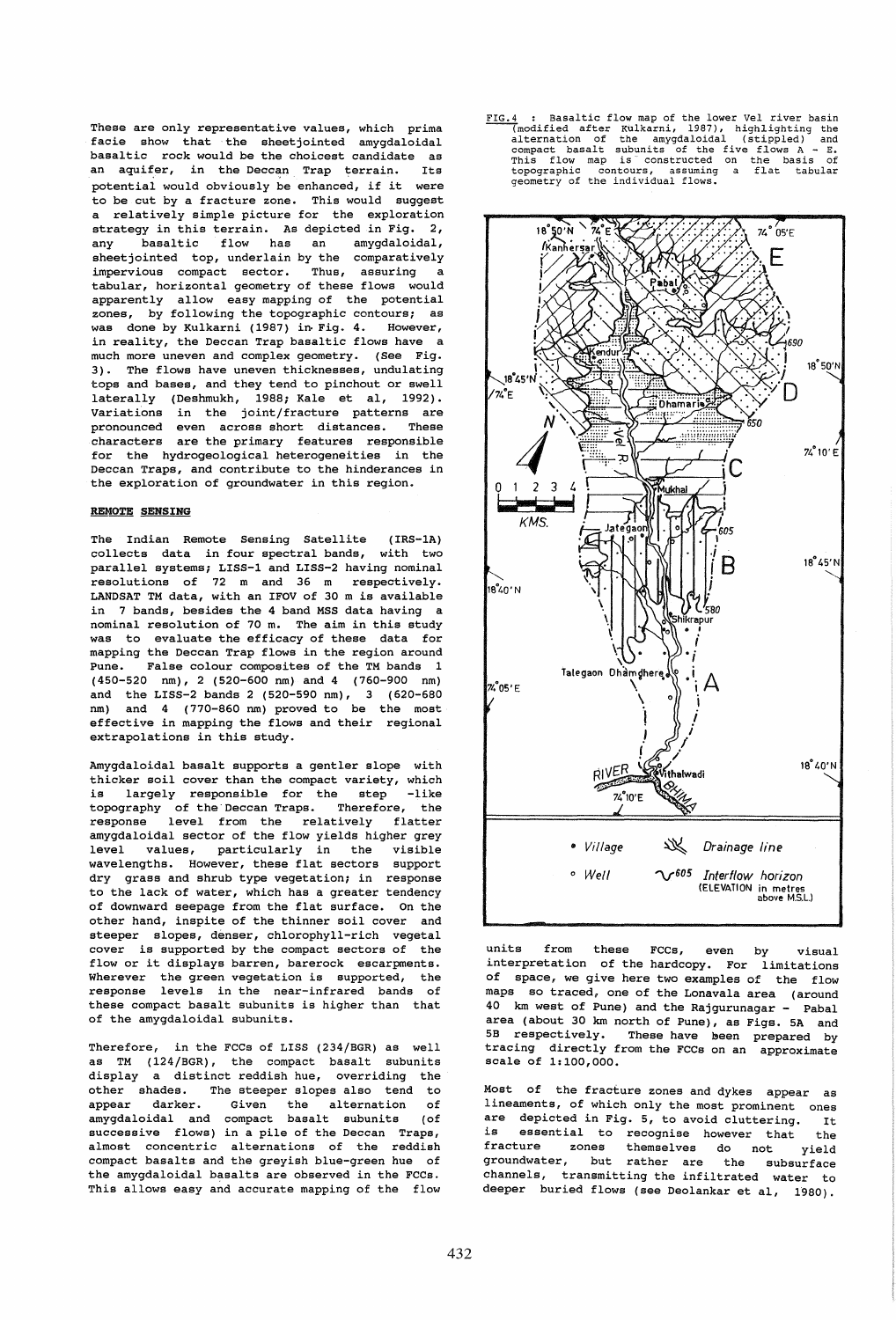

They are not the loci for groundwater accumulation. This is one of the primary reasons<br>why strategies such as lineament-frequency strategies such as contouring or lineament-intersection loci contour have failed in the Deccan Traps, for siting groundwater resources. The recognition of dykes and fracture zones from aerial photographs and LANDSAT MSS imageries as lineaments is recorded in numerous studies (eg. Powar, 1981; Peshwa et al, 1987). This is possible due to the fact that both these features display distinct, linear geomorphic expressions (either +ve or -ve reliefs). In the LISS and TM imageries, the same holds true as well, allowing their easy discrimination. However, as in the case of the other data, even in this study, it is realised that, whether a particular lineament in this terrain represents a dyke or a fracture zone cannot be predicted without either some apriori information or field verifications.

Sheet joints, by themselves cannot be directly recognised from these FCCs. However the sheet joints in the amygdaloidal basalts tend to be manifested as relatively flat topographic surfaces, either on the top of the hill ranges, or as flat-topped spurs and saddles or in the rivervalley sectors. Such surfaces yield a smoother texture and valley distinctive bluish grey hue in the IRS-1A and TM FCCs used. They can therefore be mapped and traced across significant distances, from this data.

FIG.5(A) : Flow map of the Lonavala area (around 40 km west of Pune), based on visual interpretation of the hard copy False Colour composits of LISS-2 [Bands 2/3/4) and TM [Bands 1/2/4] data.

Thus, some of the more significant features of the Deccan Trap flows in the region around Pune, which have direct influence on their hydrogeology, are capable of being- mapped using the IRS-1A and LANDSAT data. One of the most significant result of this exercise of mapping was that it is possible to demonstrate that the idealised, subhorizontal, flat tabular geometry of the Deccan Trap flows (eg : Cox and Mitchell, 1988; Subbarao, 1988) does not exist in reality at all. Individual flows tend to pinch out or thicken locally as well as laterally. The other aspect which also is obvious through this study is that, the alternation of the amygdaloidal (and generally sheet jointed) and compact basaltic subunits of a flow is primarily responsible for aiding their mappability from the remotely sensed data. It is to be noted that this alternation is to some extent also responsible for groundwater systems in the Deccan Trap basalts in the first place (Kulkarni, 1987).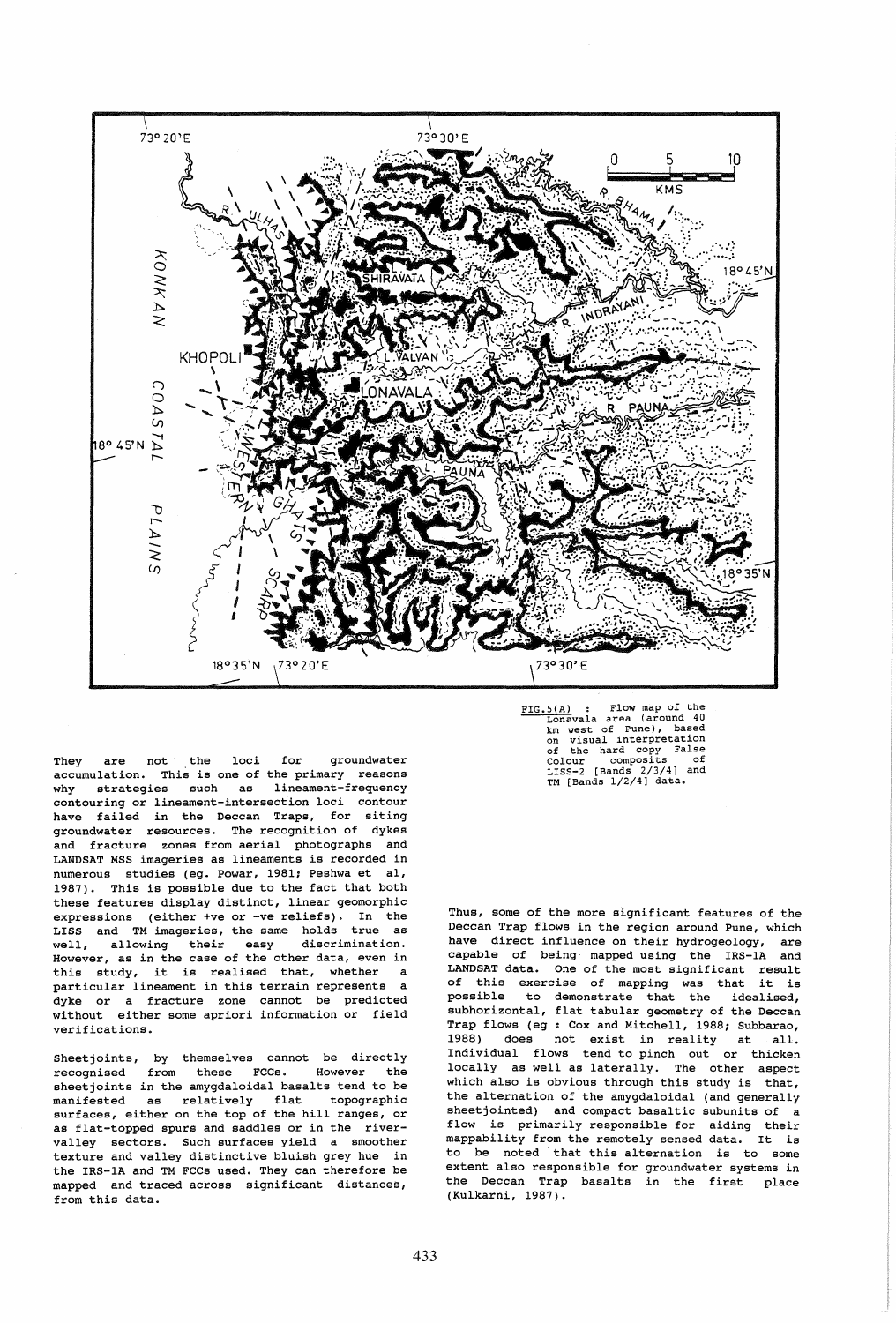

FIG.5(B) : Flow map of the Pabal - Rajgurunagar area (around 30 km north of<br>
( pune), based on the visual interpretation of Punce, based on the<br>pusual interpretation of<br>the LISS-2 and TM data as<br>in 5(A).

### CONCLUSIONS

In terms of hydrogeological characters, the<br>amvodaloidal basalts are best suited for amygdaloidal basalts are best suited groundwater accumulation, while the underlying<br>subunit of compact basalts act almost like subunit of compact basalts act almost aquicludes. Reconciling this, within the framework of the petrological subdivisions of a flow, the modified hydrogeological subdivisions of a flow are depicted in Fig. 2. Kulkarni and Deolankar (1990) have shown that the "Transition Zone" between the compact basalt and the overlying amygdaloidal basalt, is in hydraulic continuity with the amygdaloidal subunit. The lower two petrological subdivisions of a flow (compact basalt and basal pipe amygdaloidal subunit) do not contribute to this hydrogeologic system, but rather act as barriers between the aquifers in successive flows, due to the impervious nature of the compact basalts. One of the consequences is that within any flow, horizontal permeability dominates over the vertical permeability, through the subhorizontal sheetjoints. The only conduits, through which significant vertical permeability is effected, are the fracture zones and megafractures which cut across several flows. Therefore the overlying flows in a fractured sequence tend to be drained of water while the accumulation is accentuated in the lower flows.

### EXPLORATION GUIDES

From the hydrogeological point of view, in light of this modified version of the model hydrogeological system of the Deccan Trap basaltic flows, it is obvious that :

- a) An alternating sequence of the amygdaloidal (higher potential) subunits and the compact (practically impervious) subunits is present in these flows. The amygdaloidal basalt subunits constitute the potential sites for groundwater accumulation and consequent exploitation.
- b) Fracture zones and regional joints act as ducts for subsurface infiltration of water. They may not necessarily represent good foci for accumulation of groundwater.
- c) The individual flows as well as subunits display an uneven geometry, hampers lateral extrapolation of the high potential aquifers. their which

Each of these features are mappable, using the IRS-1A and LANDSAT data, rapidly and accurately on a regional scale. These data therefore efficient tools for groundwater exploration in the Deccan Trap basaltic terrain around Pune. This study, which used considerable apriori knowledge and was supplemented by field verifications also demonstrates that the remotely sensed data alone cannot provide the answers or loci for groundwater exploitation. It requires support data as well. It's efficacy lies in the rapid extrapolations over large areas and across long distances..